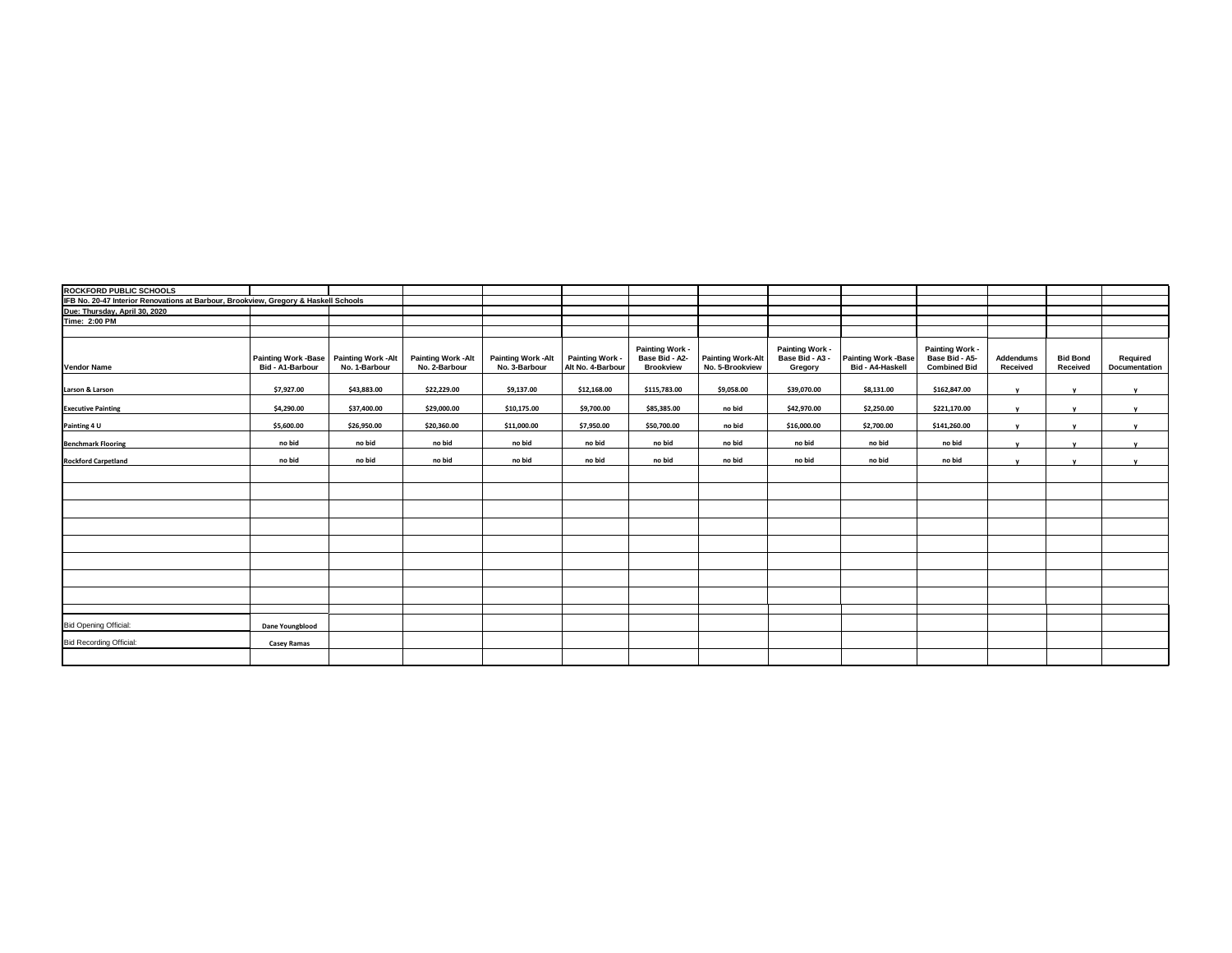| <b>ROCKFORD PUBLIC SCHOOLS</b>                                                      |                                                                            |                                                                       |                                                                            |                                                                            |                              |                             |                                  |
|-------------------------------------------------------------------------------------|----------------------------------------------------------------------------|-----------------------------------------------------------------------|----------------------------------------------------------------------------|----------------------------------------------------------------------------|------------------------------|-----------------------------|----------------------------------|
| IFB No. 20-47 Interior Renovations at Barbour, Brookview, Gregory & Haskell Schools |                                                                            |                                                                       |                                                                            |                                                                            |                              |                             |                                  |
| Due: Thursday, April 30, 2020                                                       |                                                                            |                                                                       |                                                                            |                                                                            |                              |                             |                                  |
| Time: 2:00 PM                                                                       |                                                                            |                                                                       |                                                                            |                                                                            |                              |                             |                                  |
|                                                                                     |                                                                            |                                                                       |                                                                            |                                                                            |                              |                             |                                  |
| <b>Vendor Name</b>                                                                  | <b>Painting Work -</b><br><b>Barbour Portion of</b><br><b>Combined Bid</b> | <b>Painting Work -</b><br><b>Brookview Portion</b><br>of Combined Bid | <b>Painting Work -</b><br><b>Gregory Portion of</b><br><b>Combined Bid</b> | <b>Painting Work -</b><br><b>Haskell Portion of</b><br><b>Combined Bid</b> | <b>Addendums</b><br>Received | <b>Bid Bond</b><br>Received | Required<br><b>Documentation</b> |
| Larson & Larson                                                                     | \$7,553.00                                                                 | \$110,320.00                                                          | \$37,226.00                                                                | \$7,747.00                                                                 |                              |                             |                                  |
| <b>Executive Painting</b>                                                           | \$4,290.00                                                                 | \$85,385.00                                                           | \$42,970.00                                                                | \$2,250.00                                                                 |                              |                             |                                  |
| Painting 4 U                                                                        | \$71,860.00                                                                | \$50,700.00                                                           | \$16,000.00                                                                | \$2,700.00                                                                 |                              |                             |                                  |
| <b>Benchmark Flooring</b>                                                           | no bid                                                                     | no bid                                                                | no bid                                                                     | no bid                                                                     |                              |                             |                                  |
| <b>Rockford Carpetland</b>                                                          | no bid                                                                     | no bid                                                                | no bid                                                                     | no bid                                                                     |                              |                             |                                  |
|                                                                                     |                                                                            |                                                                       |                                                                            |                                                                            |                              |                             |                                  |
|                                                                                     |                                                                            |                                                                       |                                                                            |                                                                            |                              |                             |                                  |
|                                                                                     |                                                                            |                                                                       |                                                                            |                                                                            |                              |                             |                                  |
|                                                                                     |                                                                            |                                                                       |                                                                            |                                                                            |                              |                             |                                  |
|                                                                                     |                                                                            |                                                                       |                                                                            |                                                                            |                              |                             |                                  |
|                                                                                     |                                                                            |                                                                       |                                                                            |                                                                            |                              |                             |                                  |
|                                                                                     |                                                                            |                                                                       |                                                                            |                                                                            |                              |                             |                                  |
|                                                                                     |                                                                            |                                                                       |                                                                            |                                                                            |                              |                             |                                  |
| <b>Bid Opening Official:</b>                                                        | Dane Youngblood                                                            |                                                                       |                                                                            |                                                                            |                              |                             |                                  |
| <b>Bid Recording Official:</b>                                                      | <b>Casey Ramas</b>                                                         |                                                                       |                                                                            |                                                                            |                              |                             |                                  |
|                                                                                     |                                                                            |                                                                       |                                                                            |                                                                            |                              |                             |                                  |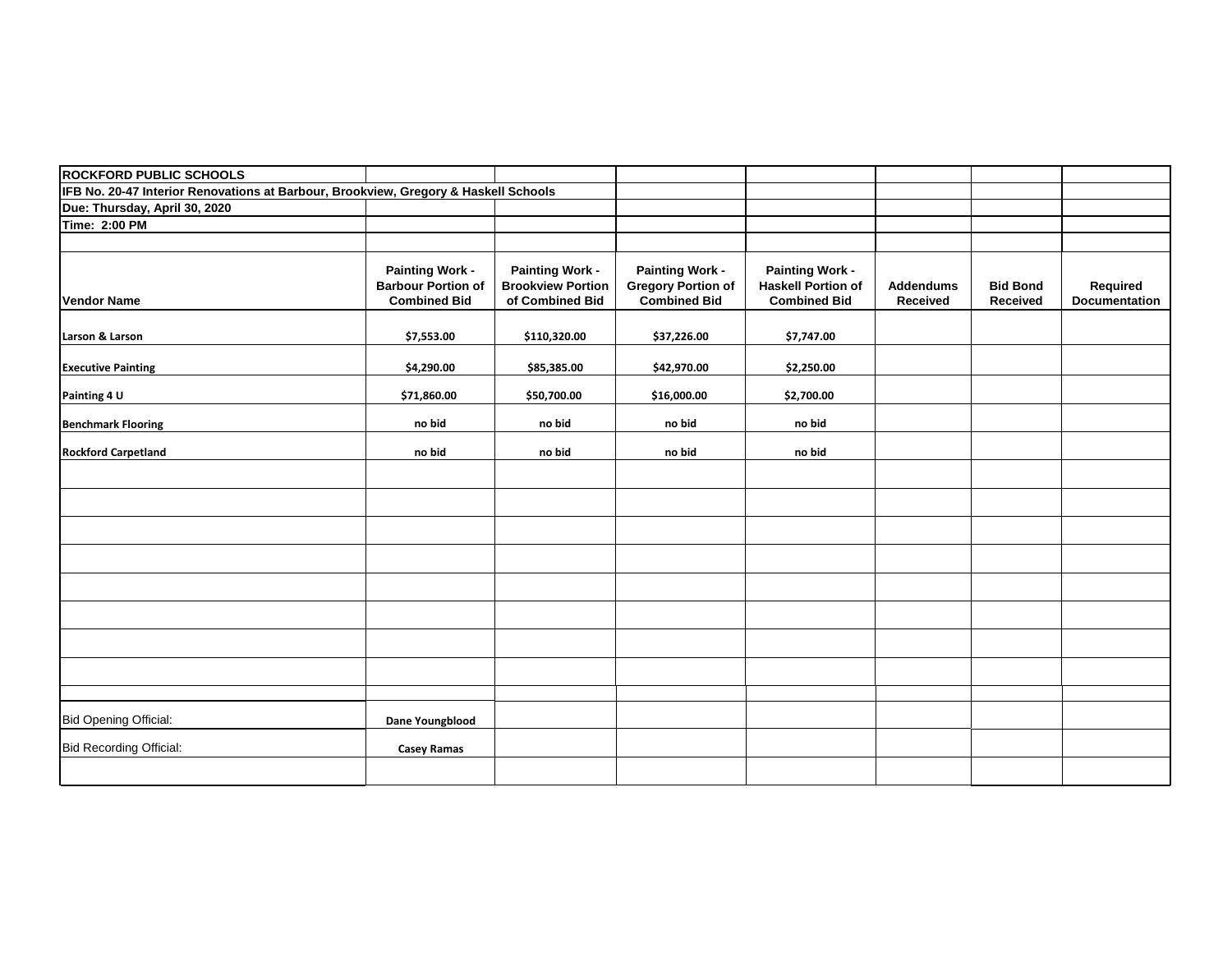| <b>ROCKFORD PUBLIC SCHOOLS</b>                                                       |                                                |                                                              |                                                |                                                     |                                        |                              |                             |                           |
|--------------------------------------------------------------------------------------|------------------------------------------------|--------------------------------------------------------------|------------------------------------------------|-----------------------------------------------------|----------------------------------------|------------------------------|-----------------------------|---------------------------|
| IFB No. 20-24 Interior Renovations at Bloom, Carlson, Fairview & Lewis Lemon Schools |                                                |                                                              |                                                |                                                     |                                        |                              |                             |                           |
| Due: Tuesday, February 25, 2020                                                      |                                                |                                                              |                                                |                                                     |                                        |                              |                             |                           |
| <b>Time: 2:00 PM</b>                                                                 |                                                |                                                              |                                                |                                                     |                                        |                              |                             |                           |
|                                                                                      |                                                |                                                              |                                                |                                                     |                                        |                              |                             |                           |
| <b>Vendor Name</b>                                                                   | <b>Flooring Work -Base</b><br>Bid - B1-Barbour | <b>Flooring Work -</b><br>Base Bid - B2-<br><b>Brookview</b> | <b>Flooring Work -Base</b><br>Bid - B3-Gregory | <b>Flooring Work -</b><br>Base Bid - B4-<br>Haskell | Base Bid - B5 -<br><b>Combined Bid</b> | <b>Addendums</b><br>Received | <b>Bid Bond</b><br>Received | Required<br>Documentation |
| Larson & Larson                                                                      | \$23,003.00                                    | \$303,926.00                                                 | \$91,000.00                                    | \$28,850.00                                         | \$436,777.00                           |                              |                             |                           |
| <b>Executive Painting</b>                                                            | no bid                                         | no bid                                                       | no bid                                         | no bid                                              | no bid                                 |                              |                             |                           |
| Painting 4 U                                                                         | no bid                                         | no bid                                                       | no bid                                         | no bid                                              | no bid                                 |                              |                             |                           |
| <b>Benchmark Flooring</b>                                                            | \$24,559.00                                    | \$290,632.00                                                 | \$85,834.00                                    | \$30,400.00                                         | \$428,900.00                           |                              |                             |                           |
| <b>Rockford Carpetland</b>                                                           | \$24,375.00                                    | \$299,120.00                                                 | \$110,620.00                                   | \$38,380.00                                         | \$472,495.00                           |                              |                             |                           |
|                                                                                      |                                                |                                                              |                                                |                                                     |                                        |                              |                             |                           |
|                                                                                      |                                                |                                                              |                                                |                                                     |                                        |                              |                             |                           |
|                                                                                      |                                                |                                                              |                                                |                                                     |                                        |                              |                             |                           |
|                                                                                      |                                                |                                                              |                                                |                                                     |                                        |                              |                             |                           |
|                                                                                      |                                                |                                                              |                                                |                                                     |                                        |                              |                             |                           |
|                                                                                      |                                                |                                                              |                                                |                                                     |                                        |                              |                             |                           |
|                                                                                      |                                                |                                                              |                                                |                                                     |                                        |                              |                             |                           |
|                                                                                      |                                                |                                                              |                                                |                                                     |                                        |                              |                             |                           |
|                                                                                      |                                                |                                                              |                                                |                                                     |                                        |                              |                             |                           |
| <b>Bid Opening Official:</b>                                                         | Dane Youngblood                                |                                                              |                                                |                                                     |                                        |                              |                             |                           |
| <b>Bid Recording Official:</b>                                                       | <b>Casey Ramas</b>                             |                                                              |                                                |                                                     |                                        |                              |                             |                           |
|                                                                                      |                                                |                                                              |                                                |                                                     |                                        |                              |                             |                           |